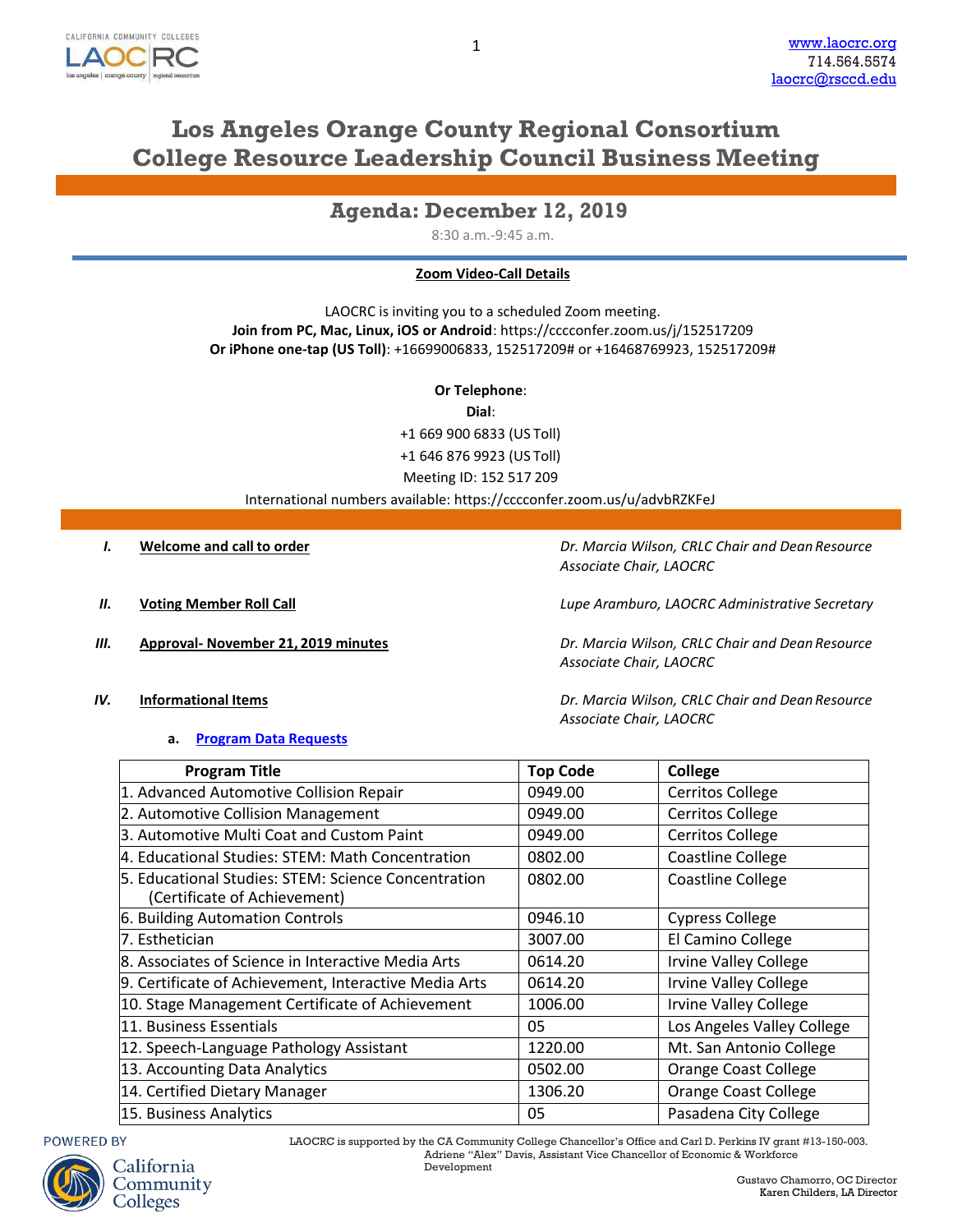|                                                           |                                                                                    |         | <u>laocrc@rsccd.</u>        |
|-----------------------------------------------------------|------------------------------------------------------------------------------------|---------|-----------------------------|
|                                                           | 16. Advanced Electronic Music                                                      | 1005.00 | Rio Hondo College           |
|                                                           | 17. Advanced Songwriting and Arranging                                             | 1005.00 | Rio Hondo College           |
|                                                           | 18. Advanced Sound Design                                                          | 1005.00 | Rio Hondo College           |
|                                                           | 19. Biotechnology                                                                  | 0430.00 | Rio Hondo College           |
|                                                           | 20. Finance                                                                        | 0504.00 | Rio Hondo College           |
|                                                           | 21. Introductory Electronic Music                                                  | 1005.00 | Rio Hondo College           |
|                                                           | 22. Introductory Songwriting and Arranging                                         | 1005.00 | Rio Hondo College           |
|                                                           | 23. Introductory Sound Design                                                      | 1005.00 | Rio Hondo College           |
|                                                           | 24. Live Sound Engineer                                                            | 1005.00 | Rio Hondo College           |
|                                                           | 25. Music and Integrated Technology                                                | 1005.00 | Rio Hondo College           |
|                                                           | 26. Music Production                                                               | 1005.00 | Rio Hondo College           |
|                                                           | 27. Recording Engineer                                                             | 1005.00 | Rio Hondo College           |
|                                                           | 28. Complementary and Alternative Health for Fitness<br>and Wellness Professionals | 0835.20 | Saddleback College          |
|                                                           | 29. Holistic Health                                                                | 0835.20 | Saddleback College          |
|                                                           | 30. Secondary Education (Pre-Professional)                                         | 0802.00 | Santiago Canyon College     |
| Existing low-unit, local certificate for state chaptering |                                                                                    |         |                             |
| $\mathbf{1}$ .                                            | <b>Art Services Certificate of Specialization</b>                                  | 1009.00 | <b>Orange Coast College</b> |
| 2.                                                        | <b>Avionics Certification of Specialization</b>                                    | 0950.40 | <b>Orange Coast College</b> |
| 3.                                                        | <b>Financial Accounting Competency Certificate of</b><br>Achievement               | 0502.00 | <b>Orange Coast College</b> |
| <b>4.</b>                                                 | <b>Fine Woodworking Certificate of Specialization</b>                              | 0952.50 | <b>Orange Coast College</b> |
| 5.                                                        | <b>Flight Operations Specialist</b>                                                | 3020.10 | <b>Orange Coast College</b> |
| 6.                                                        | Governmental Accounting Competency Certificate of 0502.00<br>Achievement           |         | <b>Orange Coast College</b> |
| 7.                                                        | Network Administration - Windows Certificate of<br>Specialization                  | 0708.10 | Orange Coast College        |
| 8.                                                        | Network Professional Certificate of Achievement                                    | 0708.00 | <b>Orange Coast College</b> |
| 9.                                                        | Nutrition and Dietetics Technician Associate of<br><b>Science Degree</b>           | 1306.60 | <b>Orange Coast College</b> |
|                                                           | 10. Nutrition and Fitness Education Certificate of<br><b>Achievement</b>           | 1306.00 | <b>Orange Coast College</b> |
|                                                           | 11. Nutrition Education Certificate of Achievement                                 | 1306.00 | <b>Orange Coast College</b> |
|                                                           | 12. Wine Steward                                                                   | 0104    | Pasadena City College       |

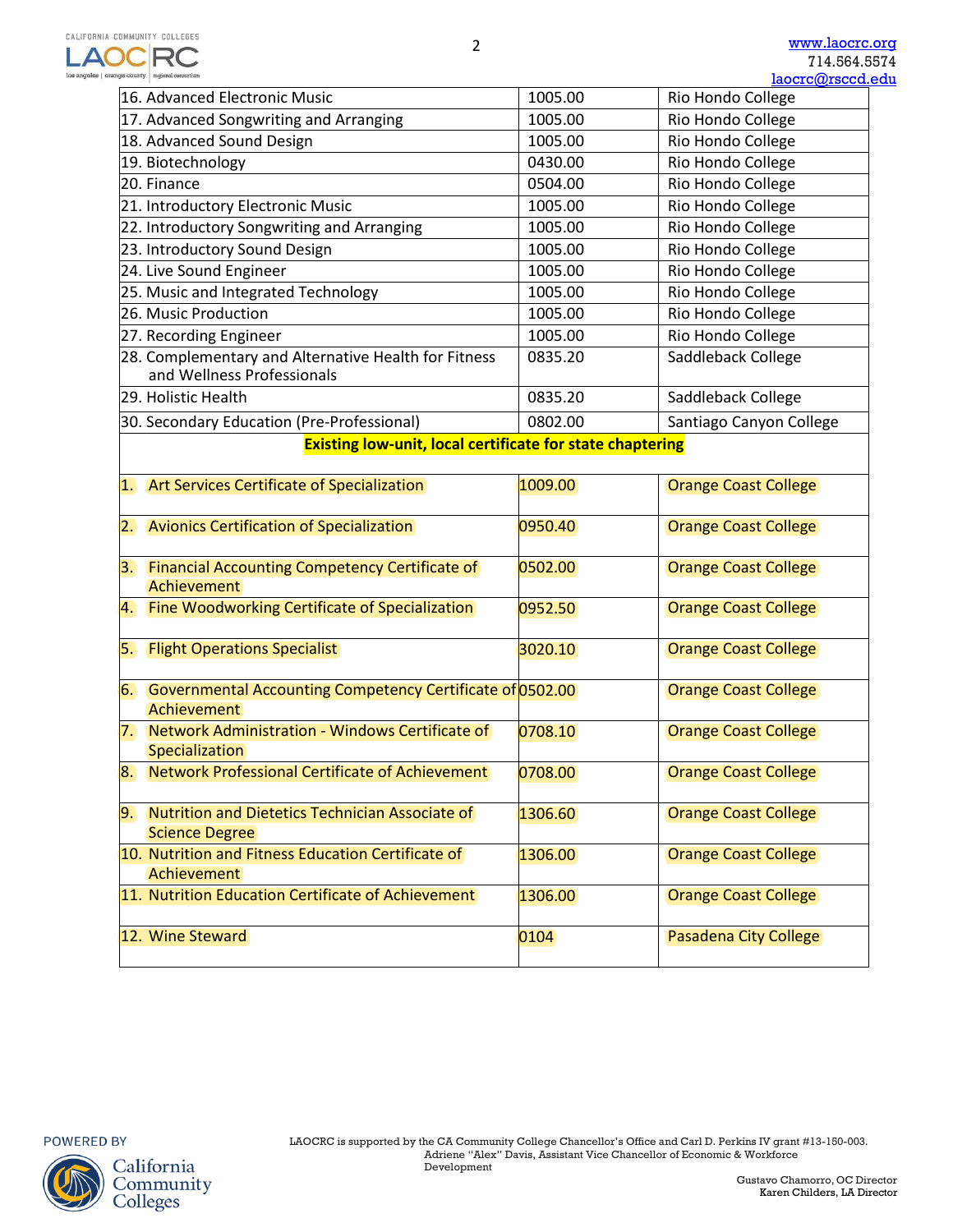

*V.* **Action Items** *Dr. Marcia Wilson, CRLC Chair and Dean Resource Associate Chair, LAOCRC*

**a. Program [Recommendation;](https://www.regionalcte.org/browse?region=4&%3Bstatus=4&%3Bsearch&%3Bsubmit) Motion: Community College; Second:**

**Community College; Recommended: Y/N**

- 1. **General Motors Advanced**, Cerritos College
- 2. **[General Motors Essentials](https://www.regionalcte.org/browse/40vbK)**[, Cerritos](https://www.regionalcte.org/browse/40vbK) College
- 3. **[Nutrition and Foods Skills C](https://www.regionalcte.org/browse/3jBa3)ertificate**, Fullerton College
- 4. **[AS Fitness Specialist](https://www.regionalcte.org/browse/ZYb14)**, Glendale Community College
- 5. **[Computed Tomography](https://www.regionalcte.org/browse/350g4)**, Mt. San Antonio College
- 6. **Geotech**[, Mt. San Antonio C](https://www.regionalcte.org/browse/ZbbQZ)ollege
- 7. **[Fitness And](https://www.regionalcte.org/browse/Zy1yZ) Sport Management**, Rio Hondo College
- 8. **[Homeland Security Planning And A](https://www.regionalcte.org/browse/Z9RB4)dministration**, Rio Hondo College
- 9. **Music And Integrated [Technology](https://www.regionalcte.org/browse/Kk7bK)**, Rio Hondo College
- 10. **IT Desktop and Server [Operations](https://www.regionalcte.org/browse/Zbl73)**, Santa Ana College
- 11. **[IT Support Specialist](https://www.regionalcte.org/browse/3qLn4)**, Santa Ana College
- 12. **[IT Network And Security Operations](https://www.regionalcte.org/browse/3WkD3)**, Santa Ana College

#### **VI. Update, Discussion, and/or Action Items**

**a.**

*VII.* **Updates** *Dr. Marcia Wilson, CRLC Chair and DeanResource Associate Chair, LAOCRC*

**a.** Districts